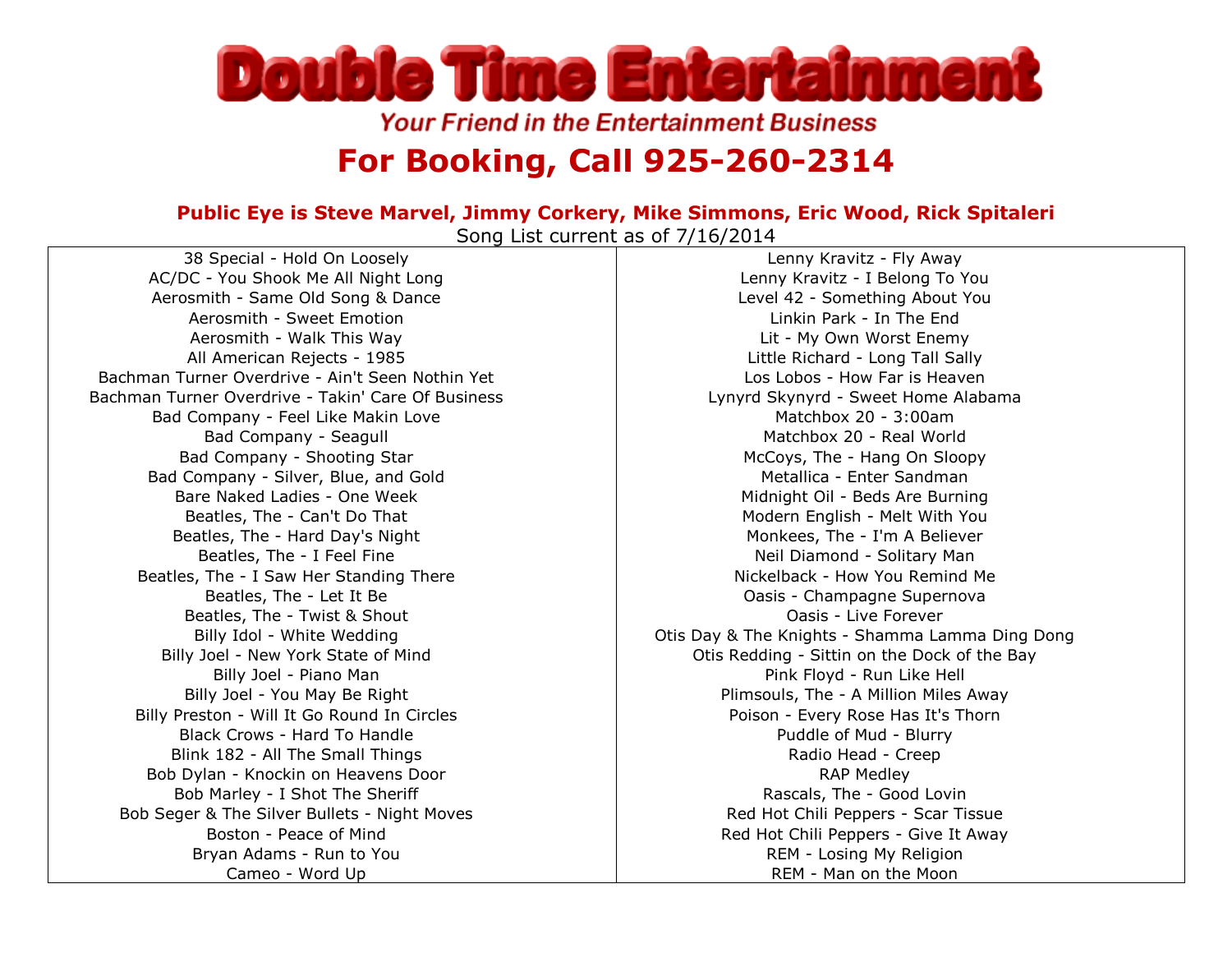Cheap Trick - Ain't That A Shame Cheap Trick - Surrender Collective Soul - Better Now Collective Soul - Counting The Days Commodores - Brick House Counting Crows - Mr. Jones Counting Crows - Round Here Cracker - Low Cracker - Teen Angst Creedence Clearwater Revival - Green River Creedence Clearwater Revival - Have You Ever Seen The Rain David Bowie - Heroes David Gray - Babylon Def Leppard - Hysteria Delbert Mc Clinton - Givin It Up For Your Love Depeche Mode - Policy Of Truth Dishwalla - Counting Blue Cars Doobie Brothers - China Grove Doobie Brothers - Long Train Runnin' Duece - How Long (Has This Been Goin On) Eagle Eye Cherry - Save Tonight Eagles - Already Gone Eagles - Hotel California Eagles - Peaceful Easy Feelin Eagles - Take It Easy Eagles - Tequita Sunrise Echo & The Bunnymen - Lips Like Sugar Eddie Money - Two Tickets To Paradise Eddie Rabbit - Drivin My Life Away Edgar Winters - Free Ride Elton John - Crocodile Rock Elvis Costello - Peace, Love, and Understanding Elvis Presley - Jailhouse Rock Eric Clapton - Wonderful Tonight Eve 6 - Inside Out Fixx, The - One Thing Leads To Another Fixx, The - Red Skies At Night Fixx, The - Saved By Zero Foghat - Fool For The City Foo Fighters - Learn To Fly Free - All Right Now

Rick James - Super Freak Robert Palmer - Bad Case Of Lovin' You Rolling Stones, The - Brown Sugar Rolling Stones, The - Honky Tonk Woman Rolling Stones, The - Satisfaction Romantics, The - Talking In Your Sleep Romantics, The - What I Like About You Run DMC - It's Tricky Santana - Oye Como Va Santana - She's Not There Scorpions - Rock You Like A Hurricane Seal - Crazy SemiSonic - Closing Time Shaggy - Just Call Me Angel Shawn Mullins - Shimmer Simple Minds - Don't You Forget About Me Sir Mixalot - Baby's Got Back Sly & The Family Stone - Thank You (for lettin me be myself) Smithereeens, The - Wall Of Sleep Smithereens - A Girl Like You Smithereens - Wall of Sleep Smithereens, The - A Girl Like You Smithereens, The - Blood & Roses Spin Doctors - Little Miss Can't Be Wrong Spin Doctors - Two Princes Steely Dan - Black Friday Steppenwolf - Born To Be Wild Steppenwolf - Magic Carpet Ride Steve Miller - Take The Money & Run Stevie Ray Vaughn - Crossfire Stevie Wonder - I Wish Stevie Wonder - Superstition Stone Temple Pilots - Interstate Love Song Stone Temple Pilots - Trippin on a Hole in a Paper Heart Sublime - Santeria Sublime - What I Got Sugarloaf - Green Eyed Lady Supertramp - Give A Little Bit Talking Heads - Take Me To The River Ted Nugent - Strangle Hold The Alarm - Strength